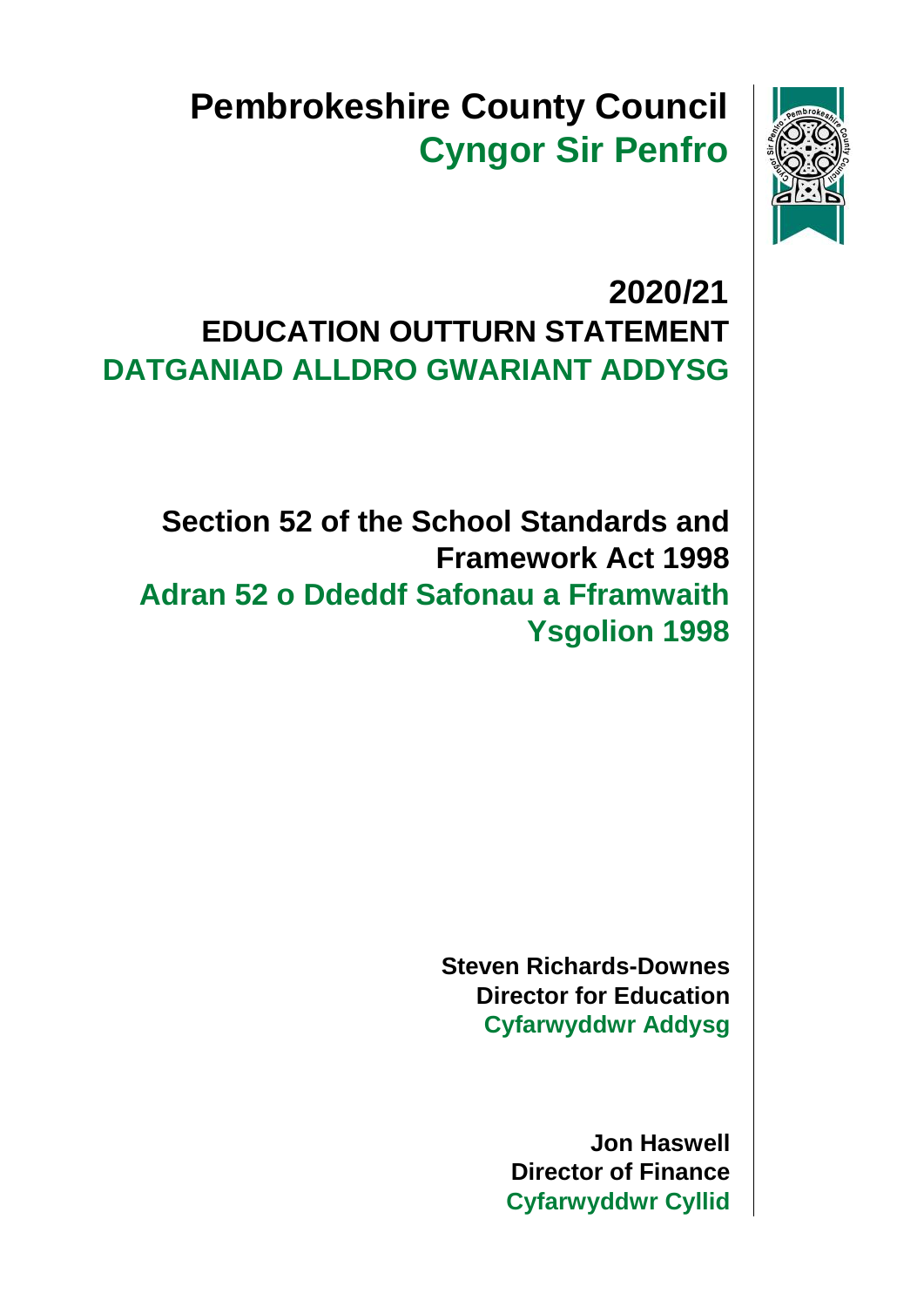

## **LOCAL MANAGEMENT OF SCHOOLS**

#### **ANNUAL FINANCIAL OUTTURN STATEMENT 2020/21**

Section 52 of the Standards and Framework Act 1998 (Regulation 5) (previously Section 122 of the Education Act 1996) requires the Authority to publish a statement each year of its actual expenditure on schools maintained by it in accordance with the National Assembly for Wales: Education (Outturn Statements) Wales Regulations 2003.

#### **Summary of School's Expenditure**

Pages 3-4 (Primary) and page 5 (Secondary, Middle and Special) contain a schedule of all schools detailing:

- a The original budget share (allocation by formula) as shown in the 2020/21 Section 52 Budget Statement
- b In-year adjustments to planned budget share
- c Other in-year increases / decreases to budget
- d Total authority resources available to school
- e Balance of Resources brought forward from 2019/20
- f Balance of resources carried forward into 2021/22
- g Total school expenditure in 2020/21
- h Income attributable to schools from other sources (memorandum item for additional information).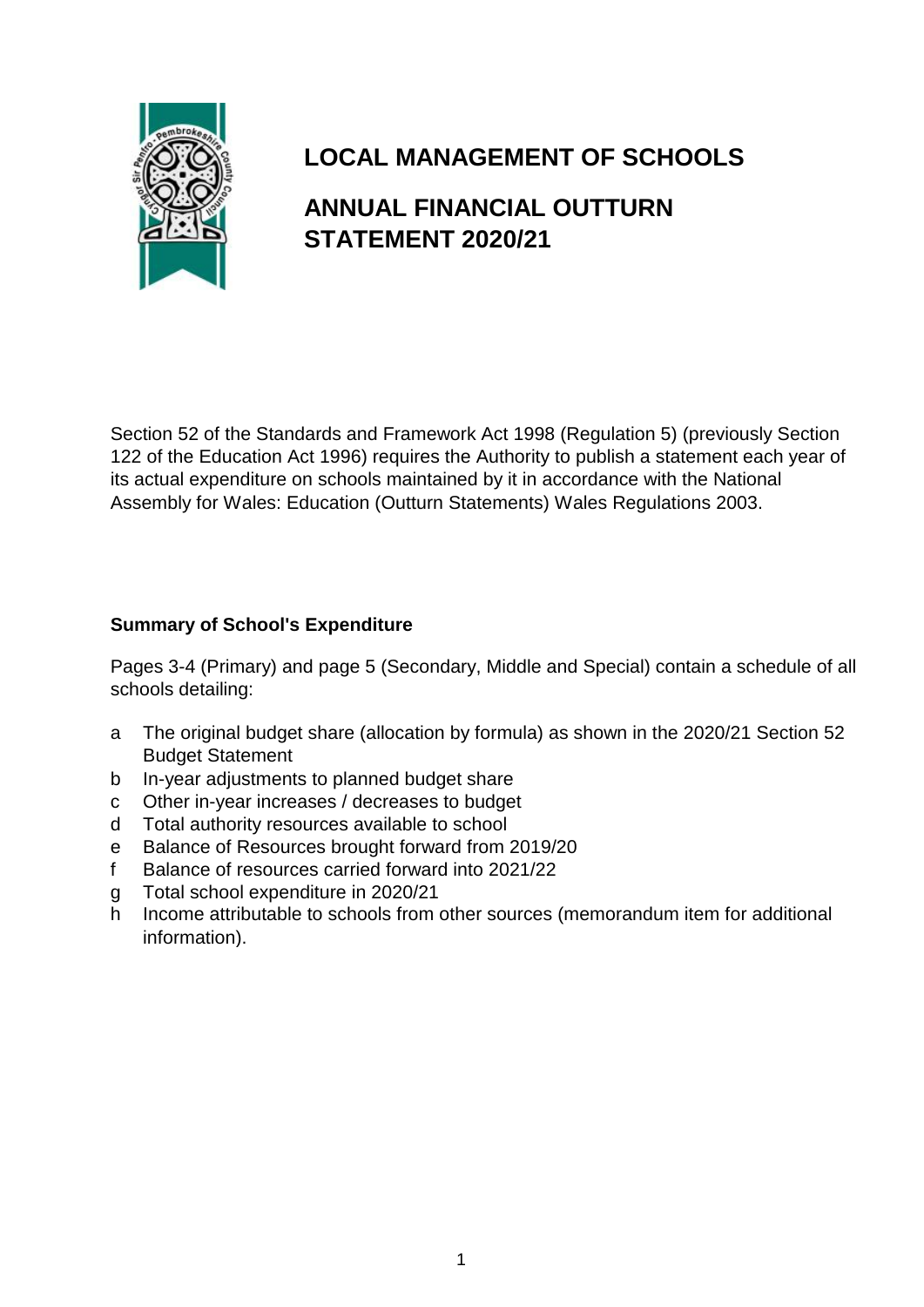

## **RHEOLAETH LEOL YSGOLION**

### **DATGANIAD CANLYNIADAU ARIANNOL BLYNYDDOL 2020/21**

Yn ôl Adran 52 Deddf Safonau a Fframwaith 1998 (Rheoliad 5) (yn flaenorol Adran 122 Deddf Addysg 1996) mae'n rhaid i'r Awdurdod gyhoeddi datganiad bob blwyddyn ynglŷn â'i wariant gwirioneddol ar yr ysgolion a gynhelir ganddo yn unol â Rheoliadau Addysg (Datganiadau Canlyniadau) Cymru 2003: Cynulliad Cenedlaethol Cymru.

#### **Crynodeb o Wariant Ysgolion**

Mae tudalen 6-7 (Cynradd) a tudalennau 8 (Uwchradd, Canol ac Arbennig) yn cynnwys rhestr o'r holl ysgolion ac yn manylu ar: tudalennau

- a Y gyfran gyllideb wreiddiol (dyraniad yn ôl fformiwla) a ddangoswyd yn Adran 52 Datganiad Cyllideb 2020/21
- b Cymwysiadau yn ystod y flwyddyn i'r gyfran gyllideb arfaethedig
- c Codiadau / gostyngiadau eraill yn y flwyddyn yn y gyllideb
- d Cyfanswm adnoddau'r awdurdod ar gael i'r ysgol
- e Gweddill yr adnoddau a ddygwyd ymlaen o 2019/20
- f Gweddill yr adnoddau a gariiwyd ymlaen i 2021/22
- g Cyfanswm gwariant yr ysgol yn 2020/21
- h Incwm a briodolir i ysgolion o ffynonellau eraill (eitem memorandwm er gwybodaeth ychwanegol).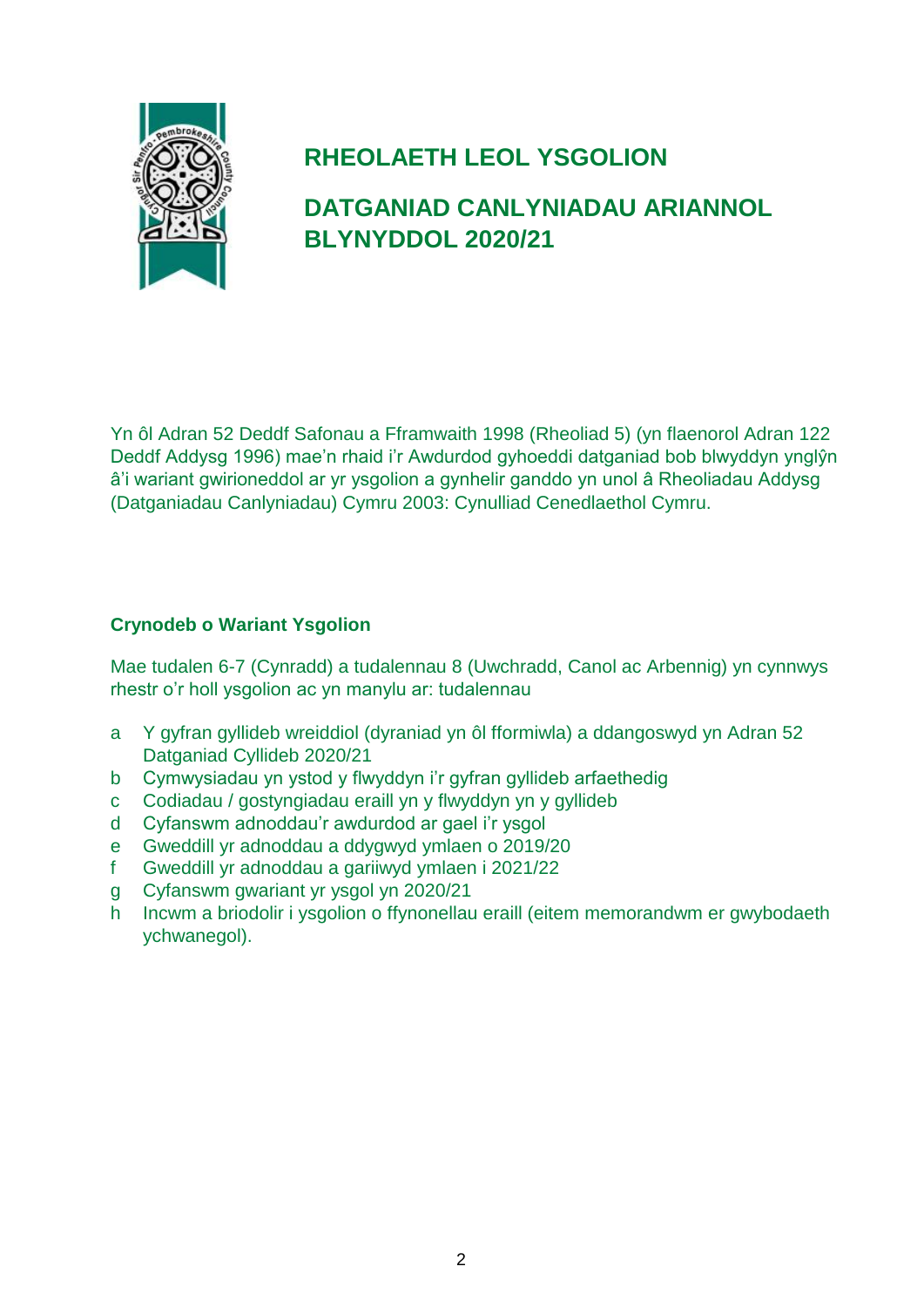S52 EDUCATION OUTTURN STATEMENT **Financial year:** 2020-21 LEA Name: Pembrokeshire County Council LEA code: 668

| School name                              | WG        | Planned | In-year              | Other in-year       | <b>Total LEA</b>    | Balance         | Balance          | Total        | Income          |
|------------------------------------------|-----------|---------|----------------------|---------------------|---------------------|-----------------|------------------|--------------|-----------------|
|                                          | reference | budget  | adjustments to       | increases/decreases | resources available | brought         | carried          | school       |                 |
|                                          | number    | share   | planned budget share | to budget           | to school           | forward         | forward          | expenditure  |                 |
|                                          |           | £,000   | £,000                | £,000               | £.000               | £,000           | £,000            | £,000        | £,000           |
|                                          |           | a       | b                    | $\mathbf{C}$        | $d=(a+b+c)$         | e               |                  | $q= d+(e-f)$ | h.              |
| <b>Primary schools</b>                   |           |         |                      |                     |                     |                 |                  |              |                 |
| Sageston Community Primary School        | 2203      | 455     | $\mathsf 0$          | 152                 | 607                 | 35              | 87               | 555          | 150             |
| Ysgol Gymunedol Eglwyswrw                | 2209      | 424     | $\mathbf 0$          | 59                  | 483                 | $\overline{12}$ | 30               | 465          | 86              |
| Ysgol Gymunedol Wdig                     | 2212      | 519     | $\mathbf 0$          | 51                  | 570                 | 41              | $\overline{27}$  | 584          | 84              |
| Fenton Community Primary School          | 2214      | 1,739   | 17                   | 432                 | 2,188               | 17              | 74               | 2,131        | 562             |
| Johnston C P School                      | 2220      | 1,199   | 21                   | 160                 | 1,380               | 18              | 98               | 1,300        | 246             |
| <b>Lamphey Primary School</b>            | 2222      | 788     | $\mathsf 0$          | 149                 | 937                 | 35              | 74               | 898          | 221             |
| Ysgol Gymunedol Brynconin                | 2223      | 324     | $\mathbf 0$          | 54                  | 378                 | $\overline{8}$  | 12               | 374          | 75              |
| Hook C P School                          | 2228      | 346     | $\mathbf 0$          | 123                 | 469                 | 20              | 50               | 439          | $\frac{146}{2}$ |
| Ysgol Llanychllwydog                     | 2231      | 154     | $\mathbf 0$          | 31                  | 185                 | 6               | 8                | 183          | 35              |
| Maenclochog C P School                   | 2233      | 370     | $\mathbf 0$          | 78                  | 448                 | 54              | 63               | 439          | 95              |
| Narberth C P School                      | 2242      | 1,127   | $\mathsf 0$          | 231                 | 1,358               | $-10$           | 110              | 1,238        | 310             |
| Ysgol Bro Ingli                          | 2243      | 434     | $\mathbf 0$          | 68                  | 502                 | 14              | 46               | 470          | 98              |
| Puncheston C P School                    | 2250      | 304     | $\mathbf 0$          | 88                  | 392                 | $\mathbf{0}$    | 36               | 356          | 106             |
| St Dogmaels C P                          | 2253      | 443     | $\overline{2}$       | 58                  | 503                 | 9               | 60               | 452          | 85              |
| Wolfcastle C P School                    | 2254      | 212     | $\mathbf{1}$         | 63                  | 276                 | 35              | 39               | 272          | 78              |
| Saundersfoot C P School                  | 2258      | 846     | $\mathbf 0$          | 129                 | 975                 | 49              | 56               | 968          | 195             |
| Stepaside C P School                     | 2260      | 577     | $\mathsf 0$          | 106                 | 683                 | 36              | 83               | 636          | 144             |
| <b>Templeton C P School</b>              | 2261      | 451     | $\overline{0}$       | 61                  | 512                 | 37              | 81               | 468          | 94              |
| Tavernspite C P School                   | 2266      | 830     | $\mathbf{1}$         | 128                 | 959                 | 37              | 64               | 932          | 193             |
| Ysgol Gymunedol Croesgoch                | 2270      | 406     | $\mathsf 0$          | 128                 | 534                 | 39              | 67               | 506          | 158             |
| Broad Haven C P School                   | 2271      | 470     | 69                   | 148                 | 687                 | 16              | $\overline{74}$  | 629          | 103             |
| Roch C P School                          | 2273      | 583     | 8                    | 85                  | 676                 | 20              | 40               | 656          | 123             |
| Coastlands C P School                    | 2384      | 417     | $\mathbf{1}$         | 226                 | 644                 | $-6$            | $\overline{34}$  | 604          | 240             |
| <b>Ysgol Clydau</b>                      | 2385      | 284     | $\mathbf 0$          | 46                  | 330                 | 17              | 40               | 307          | 65              |
| Pembroke Dock Community School           | 2386      | 2,706   | 35                   | 673                 | 3,414               | 56              | 152              | 3,318        | 892             |
| Monkton Priory C P School                | 2387      | 1,212   | $\mathbf 0$          | 338                 | 1,550               | 56              | 135              | 1,471        | 414             |
| Gelli Aur/Golden Grove                   | 2388      | 1,307   | $\overline{1}$       | 414                 | 1,722               | 74              | 159              | 1,637        | 521             |
| Ysgol Glannau Gwaun                      | 2389      | 1,277   | $\overline{2}$       | 228                 | 1,507               | 48              | 86               | 1,469        | 304             |
| Ysgol y Frenni                           | 2390      | 683     | $\mathsf 0$          | 125                 | 808                 | $\overline{28}$ | 64               | 772          | 167             |
| Prendergast C P School                   | 2391      | 1,591   | $\mathsf 0$          | 235                 | 1.826               | 78              | 147              | 1,757        | 376             |
| Pennar Community School                  | 2392      | 1,037   | $\mathsf 0$          | 375                 | 1,412               | 33              | 198              | 1,247        | 448             |
| <b>Neyland Community School</b>          | 2393      | 1,188   | $\sqrt{2}$           | 206                 | 1,396               | 27              | $\overline{124}$ | 1,299        | 290             |
| Ysgol Hafan y Mor                        | 2395      | 731     | 5                    | 205                 | 941                 | 48              | 173              | 816          | 258             |
| Milford Haven Community Primary School   | 2396      | 2,698   | $\sqrt{2}$           | 628                 | 3,328               | 106             | 285              | 3,149        | 835             |
| Waldo Williams Primary School            | 2397      | 1,215   | 12                   | 232                 | 1,459               | 48              | $\overline{143}$ | 1,364        | 318             |
| Cilgerran Church In Wales V C School     | 3035      | 504     | $\mathsf 0$          | 61                  | 565                 | 42              | 106              | 501          | 100             |
| Cosheston V C School                     | 3036      | 272     | $\overline{7}$       | 125                 | 404                 | 19              | 61               | 362          | 127             |
| Cleddau Reach V C School                 | 3040      | 894     | 12                   | 96                  | 1.002               | 41              | 103              | 940          | 175             |
| Manorbier V C Primary School             | 3042      | 282     | $\Omega$             | 53                  | 335                 | 25              | 17               | 343          | 61              |
| Spittal Church In Wales V C School       | 3050      | 467     | $\mathbf{1}$         | $\overline{77}$     | 545                 | $-24$           | $-15$            | 536          | 105             |
| St Florence V C School                   | 3055      | 295     | $\mathbf 0$          | 96                  | 391                 | 5               | 29               | 367          | 108             |
| Ysgol Ger Y Llan                         | 3058      | 585     | $-7$                 | 79                  | 657                 | 43              | $\overline{77}$  | 623          | 113             |
| Tenby Church in Wales V C Primary School | 3059      | 1.289   | $\mathbf 0$          | 227                 | 1.516               | 30              | 143              | 1.403        | 300             |
| Penrhyn Church in Wales V C School       | 3060      | 495     | $\mathbf{1}$         | 118                 | 614                 | $-28$           | $-5$             | 591          | 159             |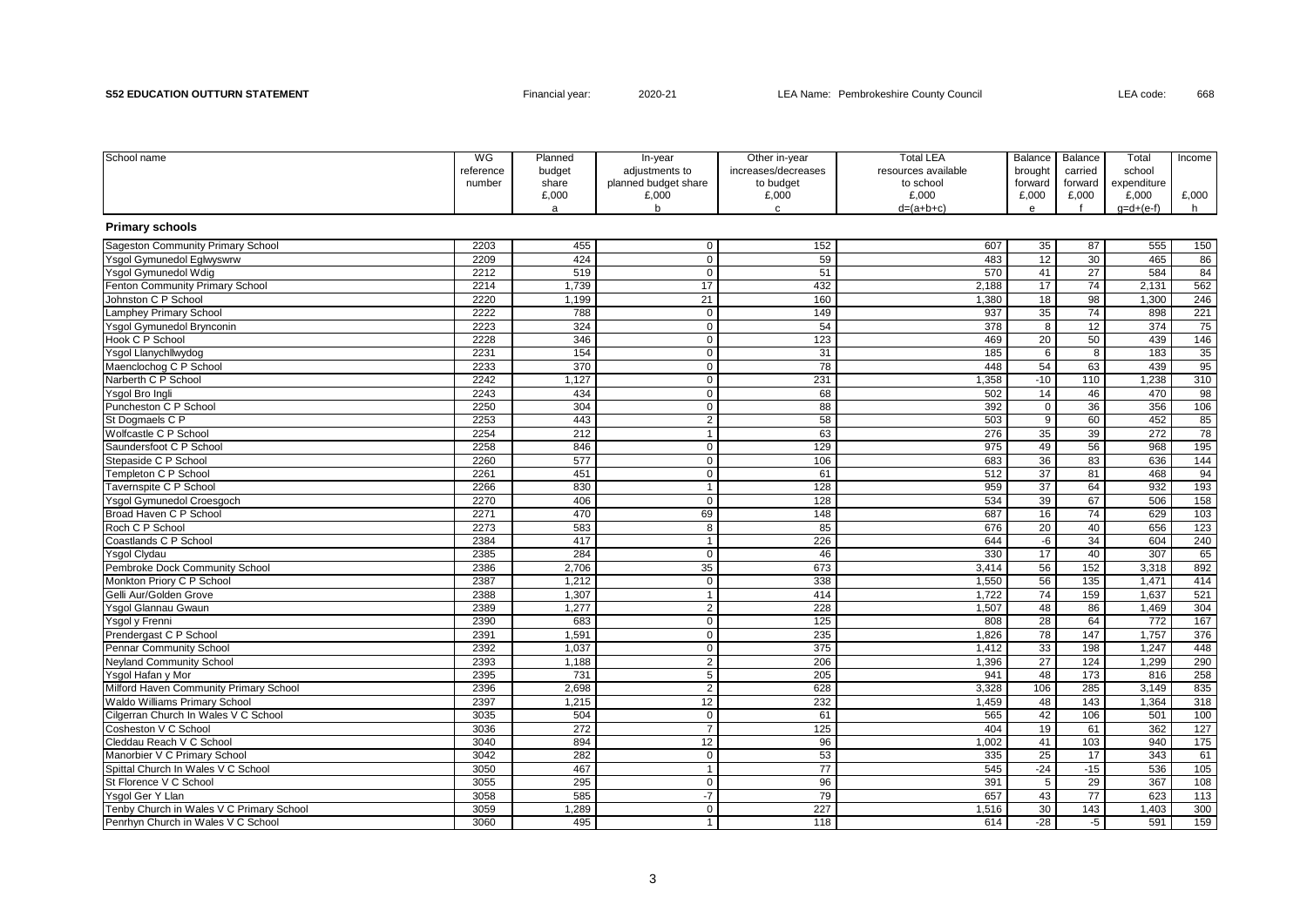#### S52 EDUCATION OUTTURN STATEMENT **Financial year:** 2020-21 LEA Name: Pembrokeshire County Council LEA code: 668

| School name                                   | WG        | Planned | In-vear              | Other in-year       | <b>Total LEA</b>    |         | Balance   Balance | Total        | Income |
|-----------------------------------------------|-----------|---------|----------------------|---------------------|---------------------|---------|-------------------|--------------|--------|
|                                               | reference | budget  | adiustments to       | increases/decreases | resources available | brouaht | carried           | school       |        |
|                                               | number    | share   | planned budget share | to budget           | to school           | forward | forward           | expenditure  |        |
|                                               |           | £,000   | £,000                | £,000               | £,000               | £,000   | £,000             | £,000        | £,000  |
|                                               |           | а       |                      |                     | $d=(a+b+c)$         | e       |                   | $q= d+(e-f)$ |        |
| Gelliswick Church in Wales V C Primary School | 3061      | 2,219   |                      | 353                 | 2,571               | 44      | 188               | 2,427        | 516    |
| Holy Name R C School                          | 3311      | 474     |                      | 81                  | 555                 | 32      | 62                | 525          | 123    |
| Mary Immaculate Catholic Primary School       | 3313      | 817     | 131                  | 136                 | 1,084               | $-20$   | 50                | 1,014        | 207    |
| St Francis R C Primary School                 | 3314      | 522     | 20                   | 84                  | 626                 | 42      | 91                | 577          | 131    |
| St Aidan's V A School                         | 3315      | 286     |                      | 74                  | 367                 | 50      | 88                | 329          | 90     |
| St Teilo's Catholic Primary School            | 3319      | 349     |                      | 108                 | 463                 |         | 26                | 439          | 130    |
| St Mark's V A School                          | 3320      | 561     |                      | 126                 | 688                 | 35      | 89                | 634          | 171    |
| St Oswalds V A School                         | 3321      | 523     | $-10$                | 56                  | 569                 | 33      | 38                | 564          | 100    |

**Total primary schools 40,181 347 8,463 48,991 1,512 4,167 46,336 11,231**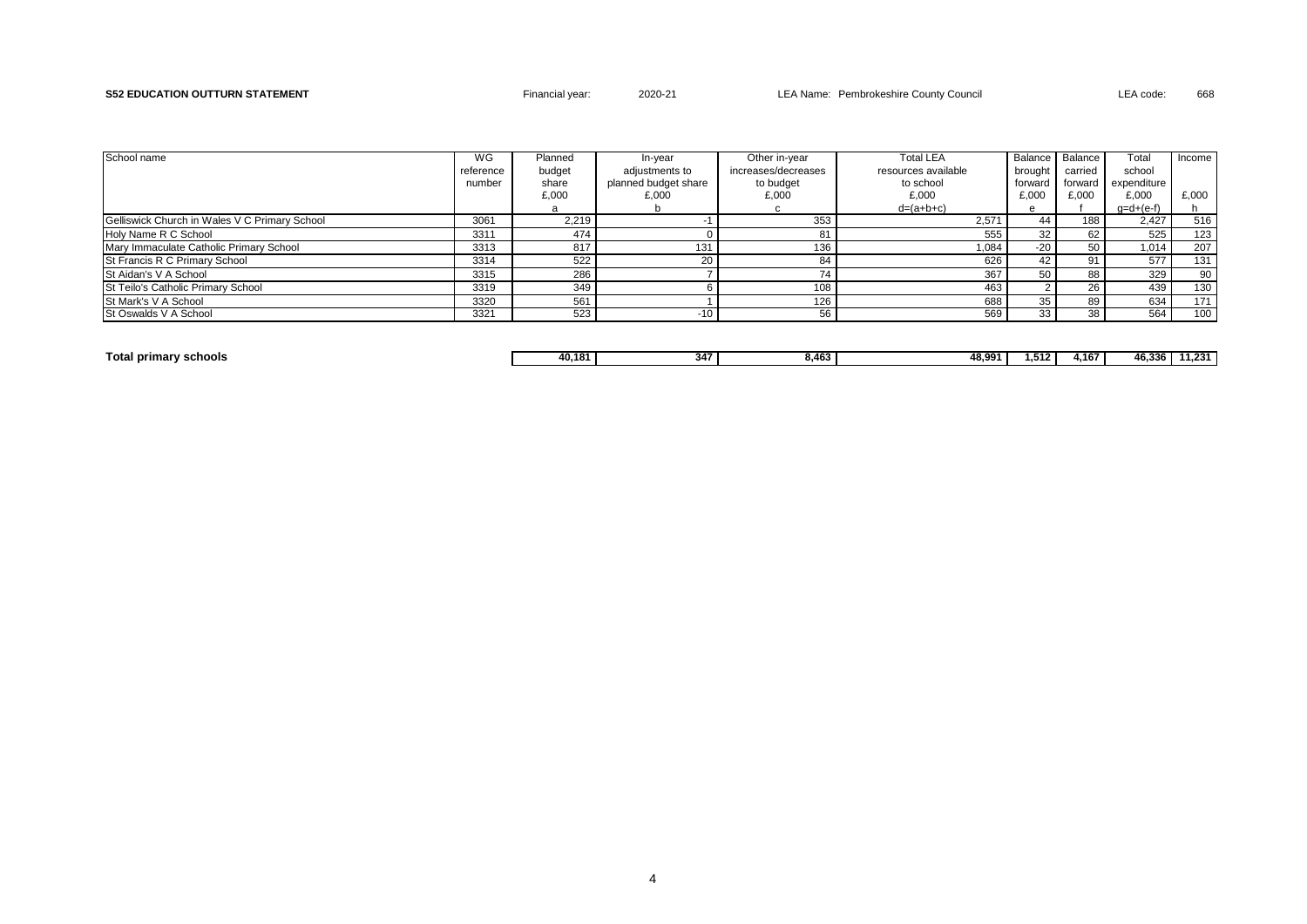#### S52 EDUCATION OUTTURN STATEMENT **Financial year:** 2020-21 LEA Name: Pembrokeshire County Council LEA code: 668

| School name                    | WG<br>reference<br>number | Planned<br>budget<br>share<br>£,000 | In-year<br>adjustments to<br>planned budget share<br>£.000 | Other in-year<br>increases/decreases<br>to budget<br>£,000 | <b>Total LEA</b><br>resources available<br>to school<br>£,000 | brought<br>forward<br>£.000 | Balance Balance<br>carried<br>forward<br>£,000 | Total<br>school<br>expenditure<br>£.000 | Income I<br>£,000 |
|--------------------------------|---------------------------|-------------------------------------|------------------------------------------------------------|------------------------------------------------------------|---------------------------------------------------------------|-----------------------------|------------------------------------------------|-----------------------------------------|-------------------|
|                                |                           | a                                   |                                                            |                                                            | $d=(a+b+c)$                                                   | e                           |                                                | $q= d+(e-f)$                            |                   |
| <b>Secondary schools</b>       |                           |                                     |                                                            |                                                            |                                                               |                             |                                                |                                         |                   |
| Ysgol Bro Gwaun                | 4031                      | 3,102                               |                                                            | 523                                                        | 3,625                                                         | 104                         | 276                                            | 3,453                                   | 468               |
| <b>Ysgol Greenhill School</b>  | 4035                      | 4,285                               |                                                            | 492                                                        | 4,779                                                         | 100 <sub>1</sub>            | 282                                            | 4,597                                   | 834               |
| Henry Tudor School             | 4038                      | 6,751                               |                                                            | 931                                                        | 7,682                                                         | 771                         | 333                                            | 7,426                                   | 1,402             |
| Milford Haven School           | 4063                      | 4,937                               | 139                                                        | 786                                                        | 5,862                                                         | 105                         | 463                                            | 5,504                                   | 899               |
| Ysgol y Preseli                | 4064                      | 3,923                               | 48                                                         | 600                                                        | 4,571                                                         | 237                         | 396                                            | 4,412                                   | 1,418             |
| Haverfordwest High V C School  | 4512                      | 7,729                               |                                                            | 1,481                                                      | 9,218                                                         | 21 <sub>1</sub>             | 358                                            | 8,881                                   | 1,785             |
|                                |                           |                                     |                                                            |                                                            |                                                               |                             |                                                |                                         |                   |
| <b>Total secondary schools</b> |                           | 30,727                              | 197                                                        | 4,813                                                      | 35,737                                                        | 644 l                       | 2,108                                          | 34,273                                  | 6,806             |

| School name                              | WG        | Planned | In-vear              | Other in-year       | Total LEA           |         | Balance Balance | Total       | Income I |
|------------------------------------------|-----------|---------|----------------------|---------------------|---------------------|---------|-----------------|-------------|----------|
|                                          | reference | budget  | adjustments to       | increases/decreases | resources available | brought | carried         | school      |          |
|                                          | number    | share   | planned budget share | to budget           | to school           | forward | forward         | expenditure |          |
|                                          |           | £,000   | £,000                | £,000               | £,000               | £,000   | £.000           | £.000       | £.000    |
|                                          |           | а       |                      |                     | $d=(a+b+c)$         |         |                 | g=d+(e-f)   |          |
| Middle schools                           |           |         |                      |                     |                     |         |                 |             |          |
| Ysgol Caer Elen                          | 5500      | 2,561   | 126                  | 406                 | 3093                | -190    |                 | 2903        | 555      |
| Ysgol yr Eglwys yng Nghymru Penrhyn Dewi | 5900      | 2,500   | 103                  | 338                 | 2941                | 77 I    | 138             | 2880        | 391      |
|                                          |           |         |                      |                     |                     |         |                 |             |          |
| Total middle schools                     |           | 5,061   | 229                  | 744                 | 6034                | $-113$  | 138             | 5783        | 946      |

| School name                  | WG        | Planned | In-vear              | Other in-year       | <b>Total LEA</b>    |                 | Balance Balance | Total        | Income I |
|------------------------------|-----------|---------|----------------------|---------------------|---------------------|-----------------|-----------------|--------------|----------|
|                              | reference | budget  | adjustments to       | increases/decreases | resources available | brought         | carried         | school       |          |
|                              | number    | share   | planned budget share | to budget           | to school           | forward         | forward         | expenditure  |          |
|                              |           | £,000   | £,000                | £,000               | £,000               | £.000           | £,000           | £,000        | £,000    |
|                              |           |         |                      |                     | $d=(a+b+c)$         |                 |                 | $q= d+(e-f)$ |          |
| Special schools              |           |         |                      |                     |                     |                 |                 |              |          |
| Portfield Special School     | 7001      | 3,321   |                      | 296                 | 3,644               | 35              | 60              | 3,619        | 294      |
|                              |           |         |                      |                     |                     |                 |                 |              |          |
| <b>Total special schools</b> |           | 3,321   | 27                   | 296                 | 3,644               | 35 <sub>1</sub> | 60              | 3,619        | 294      |

| Total for<br><br>r all schools | 79.290 | 800 | 14.316 | 94.406 | 2.078 | 6.473 | 90.01 | 10.277 |
|--------------------------------|--------|-----|--------|--------|-------|-------|-------|--------|
|                                |        |     |        |        |       |       |       |        |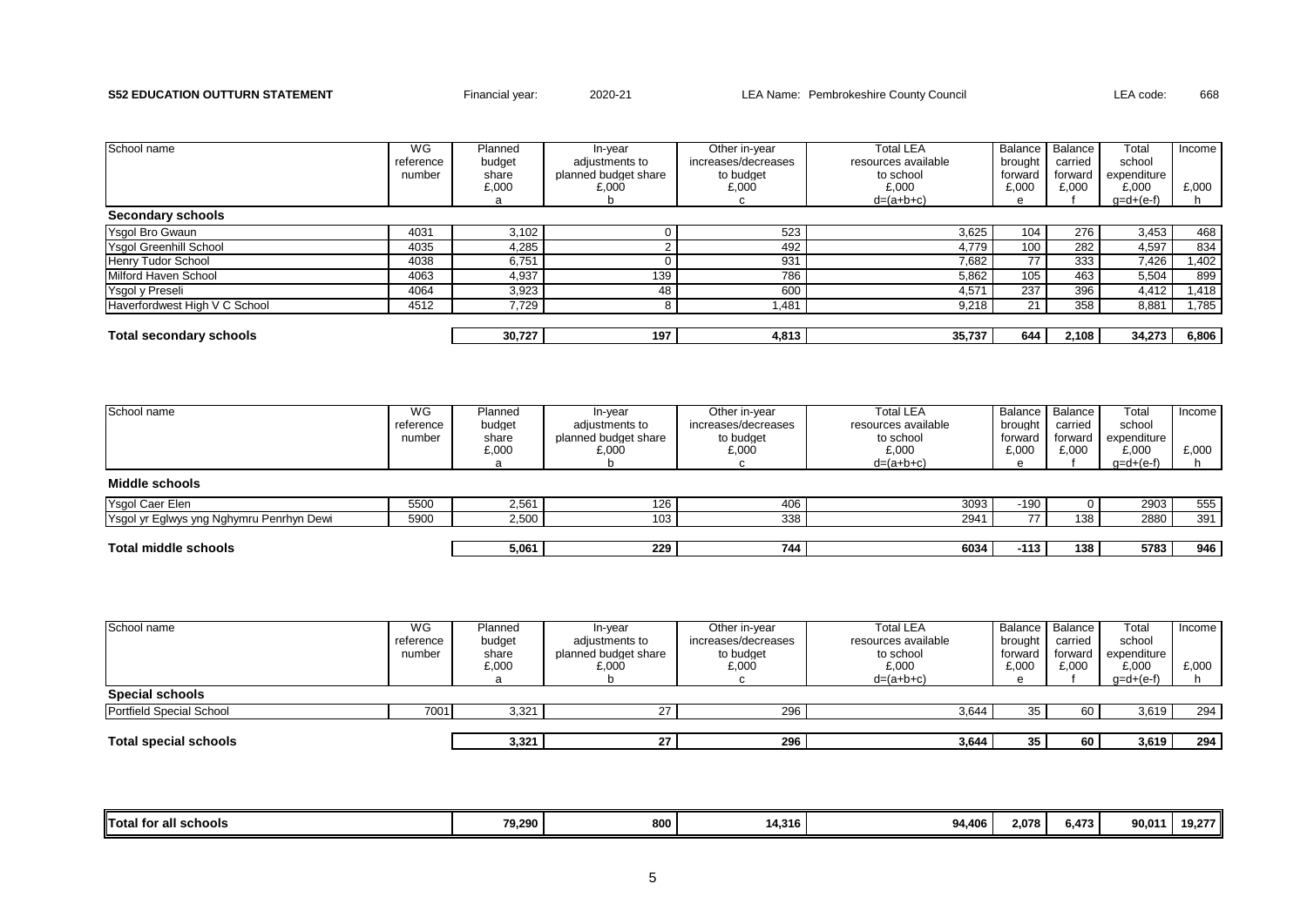| Enw'r ysgol                              | Rhif        | Cyfran       | Addasiadau mewn-flwyddyn | Codiadau/gostngiadau | Cyfanswm adnodau | Gweddill     | Gweddill     | Cyfanswm    | Incwm |
|------------------------------------------|-------------|--------------|--------------------------|----------------------|------------------|--------------|--------------|-------------|-------|
|                                          | cyfeirnod   | avilidebol   | i'r gyfran               | mewn-flwyddyn        | AALL sydd ar     | wedi'i ddwyn | wedi'i gario | qwariant    |       |
|                                          | <b>LICC</b> | gynlluniedig | gyllidebol gynlluniedig  | eraill i'r gyllideb  | gael i'r ysgol   | ymlaen       | ymlaen       | ysgolion    |       |
|                                          |             | £,000        | £,000                    | £,000                | £,000            | £,000        | £,000        | £,000       | £,000 |
|                                          |             | a            | h                        | C                    | $d=(a+b+c)$      | e            |              | $q=d+(e-f)$ | h.    |
| <b>Ysgolion cynradd</b>                  |             |              |                          |                      |                  |              |              |             |       |
| <b>Sageston Community Primary School</b> | 2203        | 455          | $\Omega$                 | 152                  | 607              | 35           | 87           | 555         | 150   |
| Ysgol Gymunedol Eglwyswrw                | 2209        | 424          | $\Omega$                 | 59                   | 483              | 12           | 30           | 465         | 86    |
| Ysgol Gymunedol Wdig                     | 2212        | 519          | $\Omega$                 | 51                   | 570              | 41           | 27           | 584         | 84    |
| Fenton Community Primary School          | 2214        | 1,739        | 17                       | 432                  | 2,188            | 17           | 74           | 2.131       | 562   |
| Johnston C P School                      | 2220        | 1,199        | 21                       | 160                  | 1,380            | 18           | 98           | 1,300       | 246   |
| Lamphey Primary School                   | 2222        | 788          | $\Omega$                 | 149                  | 937              | 35           | 74           | 898         | 221   |
| Ysgol Gymunedol Brynconin                | 2223        | 324          | $\Omega$                 | 54                   | 378              | 8            | 12           | 374         | 75    |
| Hook C P School                          | 2228        | 346          | $\Omega$                 | 123                  | 469              | 20           | 50           | 439         | 146   |
| Ysgol Llanychllwydog                     | 2231        | 154          | $\Omega$                 | 31                   | 185              | 6            | $\mathsf{R}$ | 183         | 35    |
| Maenclochog C P School                   | 2233        | 370          | $\Omega$                 | 78                   | 448              | 54           | 63           | 439         | 95    |
| Narberth C P School                      | 2242        | 1,127        | $\Omega$                 | 231                  | 1,358            | $-10$        | 110          | 1,238       | 310   |
| Ysgol Bro Ingli                          | 2243        | 434          | $\Omega$                 | 68                   | 502              | 14           | 46           | 470         | 98    |
| Puncheston C P School                    | 2250        | 304          | $\Omega$                 | 88                   | 392              | $\Omega$     | 36           | 356         | 106   |
| St Dogmaels C P                          | 2253        | 443          | 2                        | 58                   | 503              | q            | 60           | 452         | 85    |
| Wolfcastle C P School                    | 2254        | 212          |                          | 63                   | 276              | 35           | 39           | 272         | 78    |
| Saundersfoot C P School                  | 2258        | 846          | $\Omega$                 | 129                  | 975              | 49           | 56           | 968         | 195   |
| Stepaside C P School                     | 2260        | 577          | $\Omega$                 | 106                  | 683              | 36           | 83           | 636         | 144   |
| Templeton C P School                     | 2261        | 451          | <sup>n</sup>             | 61                   | 512              | 37           | 81           | 468         | 94    |
| Tavernspite C P School                   | 2266        | 830          |                          | 128                  | 959              | 37           | 64           | 932         | 193   |
| Ysgol Gymunedol Croesgoch                | 2270        | 406          | $\Omega$                 | 128                  | 534              | 39           | 67           | 506         | 158   |
| Broad Haven C P School                   | 2271        | 470          | 69                       | 148                  | 687              | 16           | 74           | 629         | 103   |
| Roch C P School                          | 2273        | 583          | 8                        | 85                   | 676              | 20           | 40           | 656         | 123   |
| Coastlands C P School                    | 2384        | 417          |                          | 226                  | 644              | $-6$         | 34           | 604         | 240   |
| <b>Ysgol Clydau</b>                      | 2385        | 284          | $\Omega$                 | 46                   | 330              | 17           | 40           | 307         | 65    |
| Pembroke Dock Community School           | 2386        | 2,706        | 35                       | 673                  | 3,414            | 56           | 152          | 3,318       | 892   |
| Monkton Priory C P School                | 2387        | 1,212        | O                        | 338                  | 1,550            | 56           | 135          | 1,471       | 414   |
| Gelli Aur/Golden Grove                   | 2388        | 1,307        |                          | 414                  | 1,722            | 74           | 159          | 1,637       | 521   |
| Ysgol Glannau Gwaun                      | 2389        | 1,277        |                          | 228                  | 1,507            | 48           | 86           | 1,469       | 304   |
| Ysgol y Frenni                           | 2390        | 683          | $\Omega$                 | 125                  | 808              | 28           | 64           | 772         | 167   |
| Prendergast C P School                   | 2391        | 1,591        | U                        | 235                  | 1,826            | 78           | 147          | 1,757       | 376   |
| <b>Pennar Community School</b>           | 2392        | 1,037        | $\Omega$                 | 375                  | 1,412            | 33           | 198          | 1,247       | 448   |
| <b>Neyland Community School</b>          | 2393        | 1,188        | $\overline{2}$           | 206                  | 1,396            | 27           | 124          | 1,299       | 290   |
| Ysgol Hafan y Mor                        | 2395        | 731          | 5                        | 205                  | 941              | 48           | 173          | 816         | 258   |
| Milford Haven Community Primary School   | 2396        | 2,698        | $\mathfrak{p}$           | 628                  | 3,328            | 106          | 285          | 3,149       | 835   |
| Waldo Williams Primary School            | 2397        | 1,215        | 12                       | 232                  | 1,459            | 48           | 143          | 1,364       | 318   |
| Cilgerran Church In Wales V C School     | 3035        | 504          | $\Omega$                 | 61                   | 565              | 42           | 106          | 501         | 100   |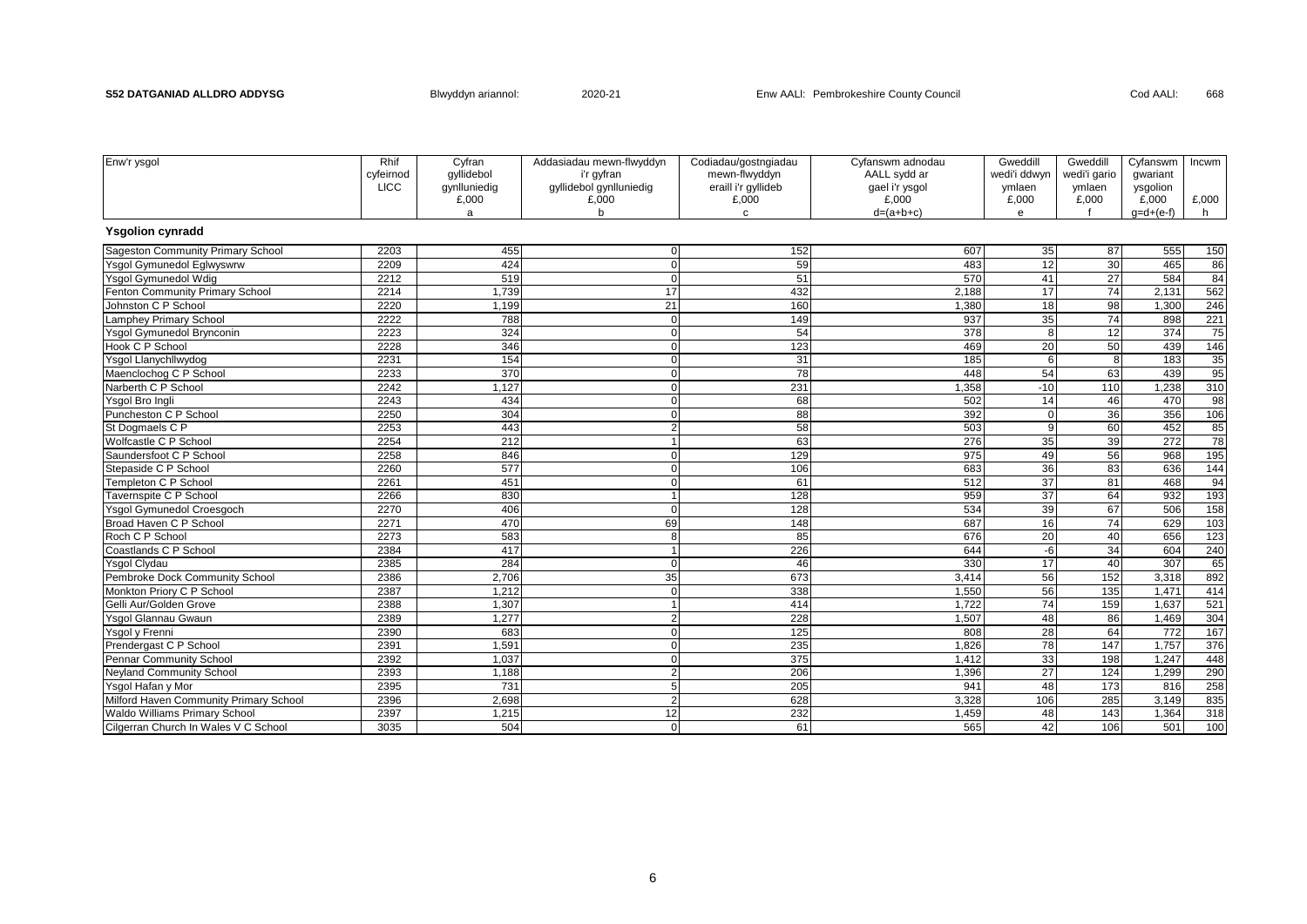| Enw'r ysgol                                   | Rhif        | Cyfran       | Addasiadau mewn-flwyddyn | Codiadau/gostngiadau | Cyfanswm adnodau | Gweddill        | Gweddill        | Cyfanswm    | Incwm |
|-----------------------------------------------|-------------|--------------|--------------------------|----------------------|------------------|-----------------|-----------------|-------------|-------|
|                                               | cyfeirnod   | qyllidebol   | i'r gyfran               | mewn-flwyddyn        | AALL sydd ar     | wedi'i ddwyn    | wedi'i gario    | qwariant    |       |
|                                               | <b>LICC</b> | gynlluniedig | gyllidebol gynlluniedig  | eraill i'r gyllideb  | gael i'r ysgol   | ymlaen          | ymlaen          | ysgolion    |       |
|                                               |             | £,000        | £,000                    | £,000                | £,000            | £.000           | £,000           | £,000       | £,000 |
|                                               |             |              |                          |                      | $d=(a+b+c)$      |                 |                 | $g=d+(e-f)$ |       |
| Cosheston V C School                          | 3036        | 272          |                          | 125                  | 404              | 19              | 61              | 362         | 127   |
| Cleddau Reach V C School                      | 3040        | 894          |                          | 96                   | 1,002            | 41              | 103             | 940         | 175   |
| Manorbier V C Primary School                  | 3042        | 282          |                          | 53                   | 335              | 25              | 17              | 343         | 61    |
| Spittal Church In Wales V C School            | 3050        | 467          |                          | 77                   | 545              | $-24$           | $-15$           | 536         | 105   |
| St Florence V C School                        | 3055        | 295          |                          | 96                   | 391              |                 | 29              | 367         | 108   |
| Ysgol Ger Y Llan                              | 3058        | 585          |                          | 79                   | 657              | 43              | 77              | 623         | 113   |
| Tenby Church in Wales V C Primary School      | 3059        | .289         |                          | 227                  | 1,516            | 30 <sup>1</sup> | 143             | 1,403       | 300   |
| Penrhyn Church in Wales V C School            | 3060        | 495          |                          | 118                  | 614              | $-28$           |                 | 591         | 159   |
| Gelliswick Church in Wales V C Primary School | 3061        | 2,219        |                          | 353                  | 2,571            | 44              | 188             | 2,427       | 516   |
| Holy Name R C School                          | 3311        | 474          |                          | 81                   | 555              | 32 <sub>l</sub> | 62              | 525         | 123   |
| Mary Immaculate Catholic Primary School       | 3313        | 817          | 131                      | 136                  | 1,084            | $-20$           | 50              | 1,014       | 207   |
| St Francis R C Primary School                 | 3314        | 522          | 20                       | 84                   | 626              | 42              | 91              | 577         | 131   |
| St Aidan's V A School                         | 3315        | 286          |                          | 74                   | 367              | 50              | 88              | 329         | 90    |
| St Teilo's Catholic Primary School            | 3319        | 349          |                          | 108                  | 463              |                 | <b>26</b>       | 439         | 130   |
| St Mark's V A School                          | 3320        | 561          |                          | 126                  | 688              | 35              | 89              | 634         | 171   |
| St Oswalds V A School                         | 3321        | 523          | $-10$                    | 56                   | 569              | 33              | 38 <sup>1</sup> | 564         | 100   |

| Cvf<br>$\cdots$<br>`าทรพ.<br>. . | 40.181 | 217<br>- 34. | $\overline{\phantom{a}}$ | $\sim$ $\sim$ $\sim$ $\sim$<br>ה החי<br> | 1.512 | . <b>. .</b><br>$+10/$ | $\sim$ $\sim$ $\sim$ $\sim$<br>- ი.პ. <sup>ვო</sup><br>z., 1 |
|----------------------------------|--------|--------------|--------------------------|------------------------------------------|-------|------------------------|--------------------------------------------------------------|
|                                  |        |              |                          |                                          |       |                        |                                                              |